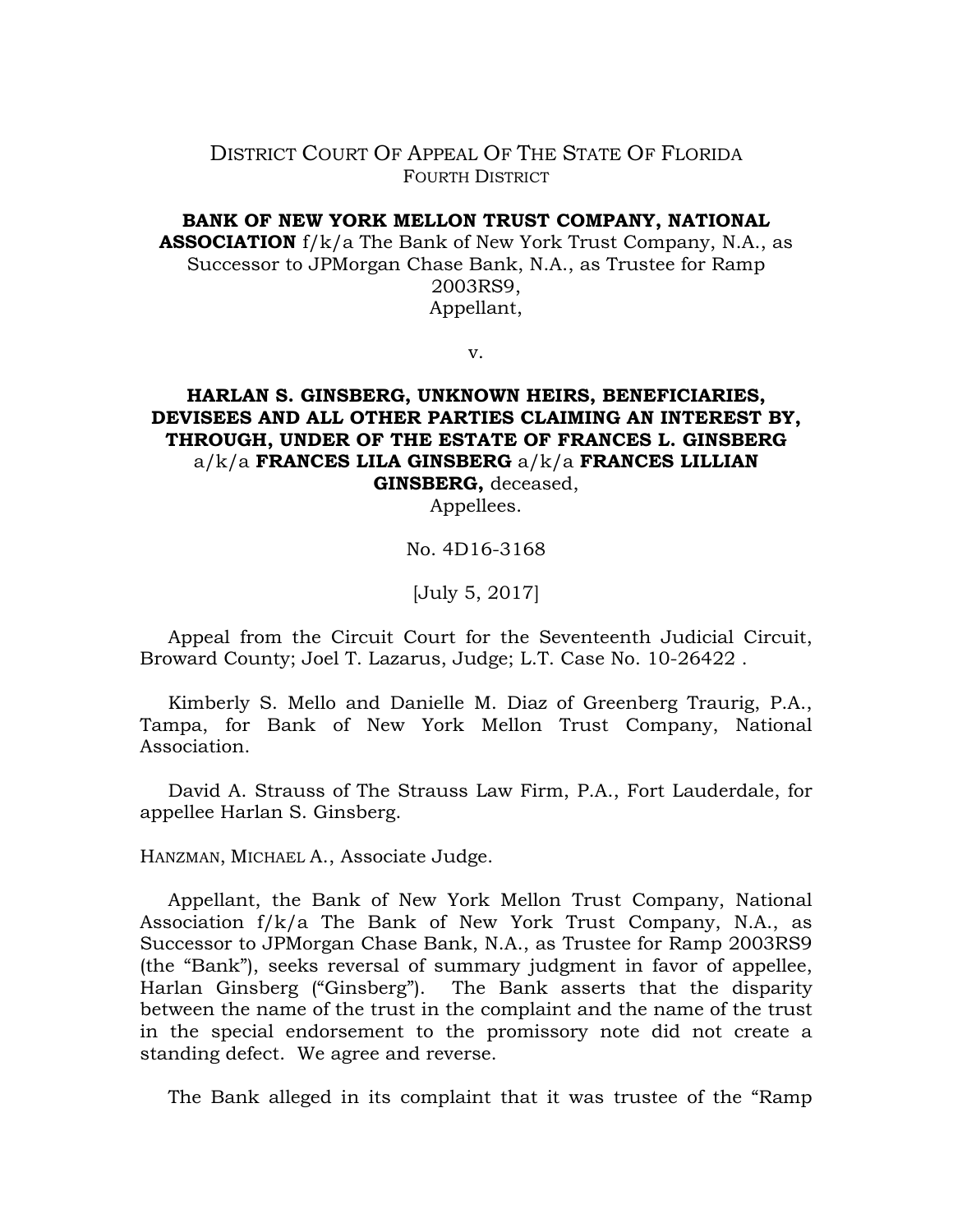2003RS9" trust. The Bank subsequently filed a copy of the promissory note. The note had a special endorsement in favor of "The Bank of New York Mellon Trust Company, National Association F/K/A The Bank of New York Trust Company, N.A. as Successor to JPMorgan Chase Bank, as Trustee for Residential Asset Mortgage Products, Inc., Mortgage Asset-Backed Pass-Through Certificates, Series 2003-RS9." Although the Bank moved to correct the scrivener's error in the complaint, the trial court denied the Bank's motion. Ginsberg then moved for summary judgment, arguing that the Bank "named the wrong trust" in its complaint. The only evidence Ginsberg offered to support the motion was the trial court's denial of the Bank's motion to correct the scrivener's error. The Bank did not offer evidence to oppose summary judgment. The trial court granted summary judgment and the Bank appealed.

We review the trial court's grant of summary judgment de novo. *See Volusia Cty. v. Aberdeen at Ormond Beach, L.P.*, 760 So. 2d 126, 130 (Fla. 2000).

A plaintiff has standing to foreclose if, at the time the complaint is filed, it possesses the promissory note and the note bears either a special endorsement in favor of the plaintiff or a blank endorsement. *McLean v. JP Morgan Chase Bank Nat'l. Assoc.*, 79 So. 3d 170, 173 (Fla. 4th DCA 2012). Here, the special endorsement on the note is in favor of the Bank, and Ginsberg offered no evidence to show the Bank lacked possession of the note at the time it filed the complaint. To prove standing, a plaintiff is not required to identify or prove the trust on whose behalf the plaintiff acts. *See id.* Thus, in this case, the fact that the trust identified in the complaint is somewhat different from the trust identified in the special endorsement does not create a defect in standing. *See also* Fla. R. Civ. P. 1.120(a) ("It is not necessary to aver the capacity of a party to sue or be sued . . . except to the extent required to show the jurisdiction of the court.").

Additionally, the Bank had no burden to come forward with evidence to oppose Ginsberg's motion for summary judgment. Ginsberg did not "tender[] competent evidence in support of his motion" for summary judgment. *Wells Fargo Bank, N.A. v. Bilecki*, 192 So. 3d 559, 561 (Fla. 4th DCA 2016) (quoting *Craven v. TRG-Boynton Beach, Ltd.*, 925 So. 2d 476, 479 (Fla. 4th DCA 2006)). Thus, the Bank was not obligated "to come forward with opposing evidence." *See id.* 

We therefore reverse and remand for further proceedings consistent with this opinion.